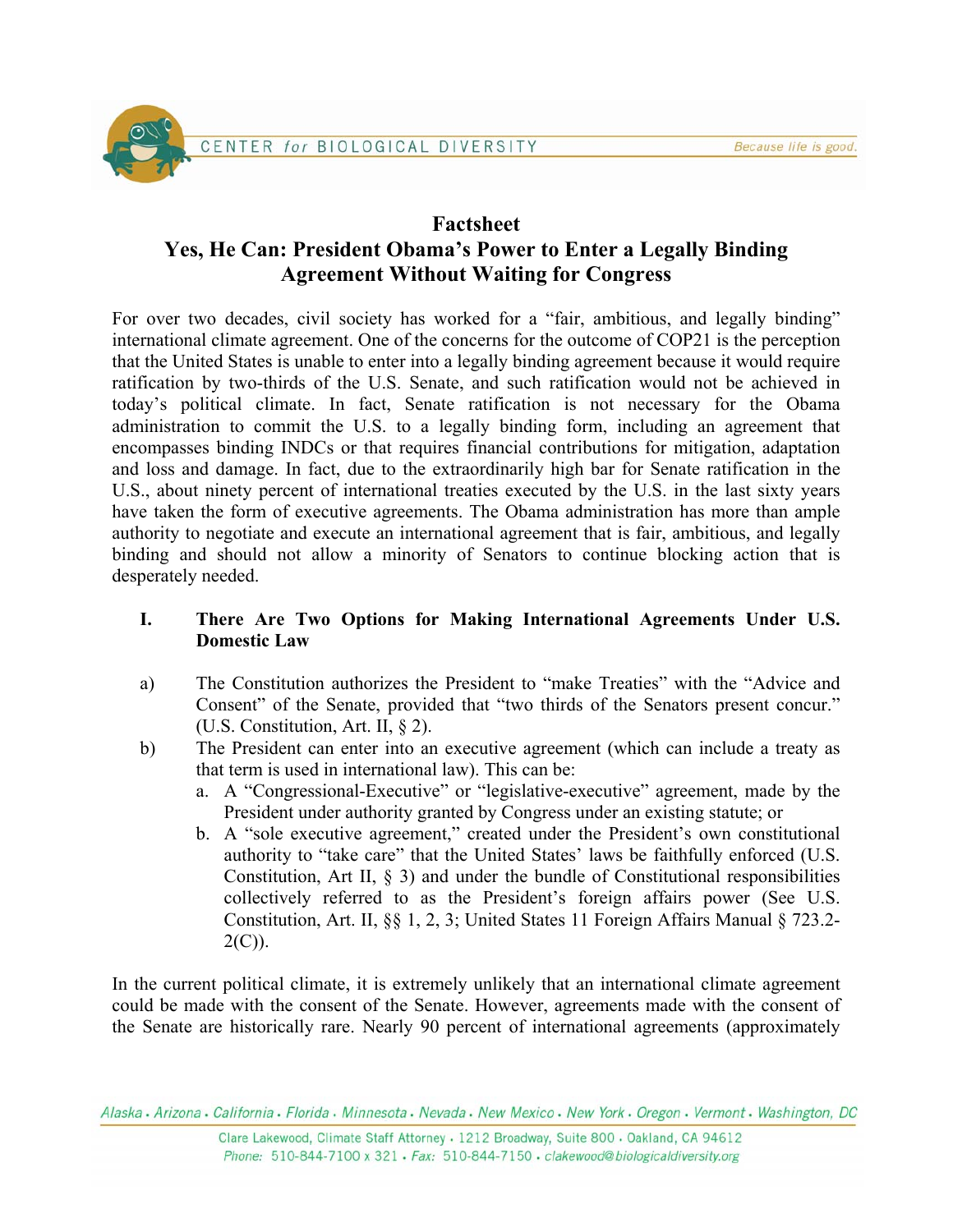15,000 agreements) that the U.S. has entered since World War II have been approved as executive agreements. $<sup>1</sup>$ </sup>

#### **II. President Obama Has Existing Congressional Authority to Enter into a Legally Binding Agreement**

A "Congressional-Executive" or "legislative-executive" agreement is made by the President under authority granted by a statute (a law passed by both houses of Congress). Relevant to COP21, Congressional approval can be given ahead of time, in the form of express authority to negotiate and make international commitments.

The United States has existing domestic environmental laws that contain express provisions authorizing negotiation of international agreements that address the impacts of climate change. Section 1103(a)(4) of the Global Climate Protection Act (titled "Mandate for action on the Global Climate") directs the United States to "work toward multilateral agreements" on climate change. It directs that United States climate policy should "identify technologies and activities to limit mankind's adverse effect on the global climate," by "slowing the rate of increase of concentrations of greenhouse gases in the atmosphere in the near term" and "stabilizing or reducing" those concentrations over the long term (Global Climate Protection Act, § 1103(a)(3)). Congress further declared that the "global nature" of climate change "will require vigorous efforts to achieve international cooperation," and that "such international cooperation will be greatly enhanced by United States Leadership," (Global Climate Protection Act, § 1102(5)). The Act explicitly authorizes the Secretary of State to take international action consistent with United States domestic law (Global Climate Protection Act, § 1103(c)).

Further, Section 617 of the Clean Air Act directs the President to "undertake to enter into international agreements" to "protect the stratosphere" consistent with domestic law. Section 8 of the Endangered Species Act directs the Secretary of the Interior, through the Secretary of State, to enter into "bilateral or multilateral agreements to foreign countries" to provide for the conservation of fish or wildlife and plants, including endangered species and threatened species. It is established scientific knowledge that climate change poses a threat to the survival of marine life, wildlife and plants.

Taken together, these domestic statutory declarations of policy and express directions to the Executive office unmistakably authorize President Obama, acting through the Secretary of State, to enter into a legally binding international agreement addressing climate change. The President needs no more express authority than this to bind the United States under international law to meaningful emissions reduction targets and an obligation to contribute funds for mitigation, adaptation, loss and damage.

### **III. President Obama's Executive Power Allows Him to Enter into a "Sole Executive" Agreement**

 $\overline{a}$ 

<sup>&</sup>lt;sup>1</sup> Nigel Purvis, *The Case for Climate Protection Authority*, 49 Virginia Journal of International Law 1007, 1018 (2009).